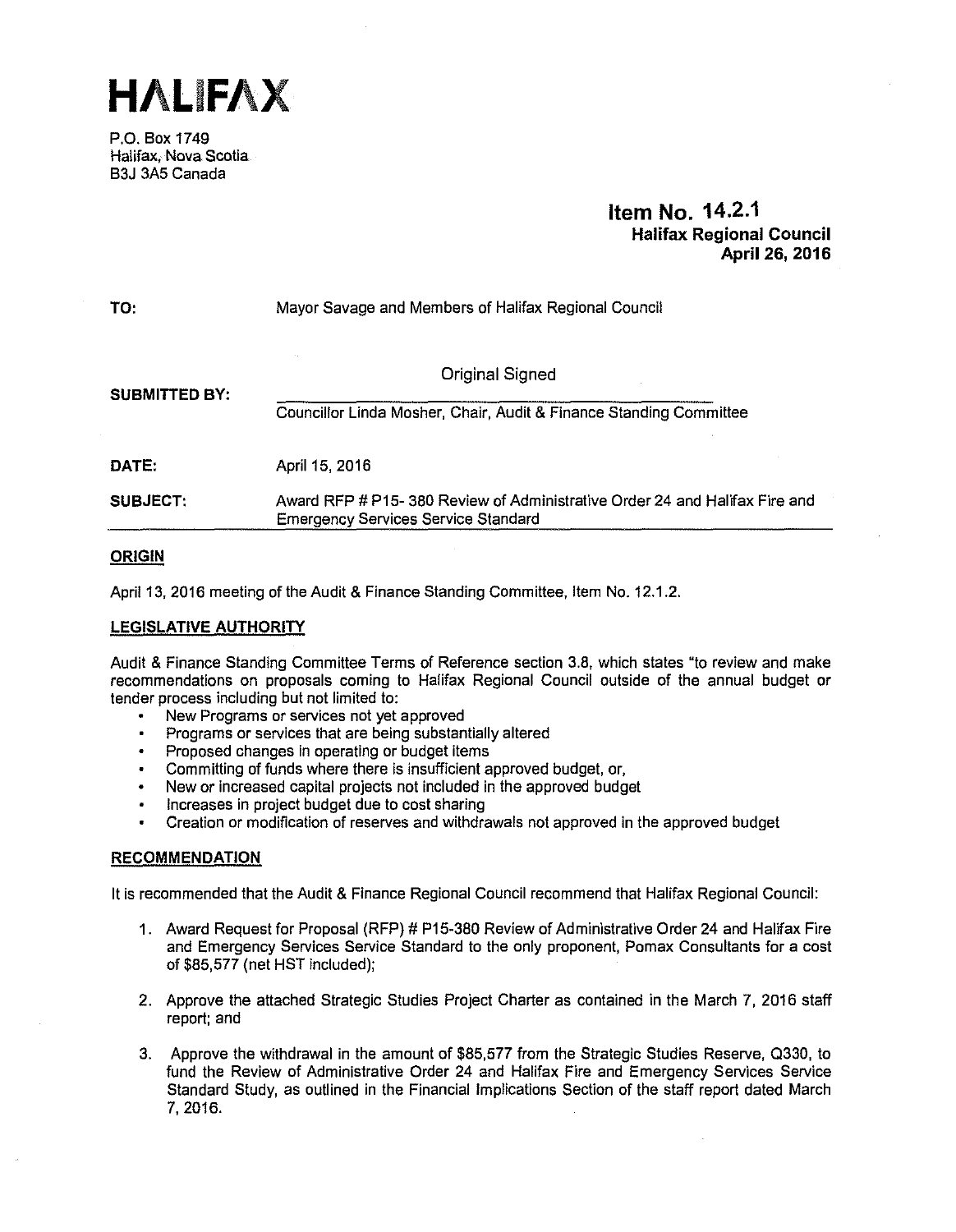### **BACKGROUND**

A staff report dated March 7, 2016 pertaining to the Award of RFP # P15-380 Review of Administrative Order 24 and Halifax Fire and Emergency Services Service Standard was before the Audit & Finance Standing Committee at its meeting on April 13, 2016.

For further information, please refer to the attached staff report dated March 7, 2016.

#### **DISCUSSION**

The Audit & Finance Standing Committee reviewed this matter at its meeting held on April 13, 2016 and forwarded the recommendation to Halifax Regional Council as outlined in this report.

#### **FINANCIAL IMPLICATIONS**

As outlined in the attached staff report dated March 7, 2016

#### **COMMUNITY ENGAGEMENT**

All meetings of the Audit & Finance Standing Committee are open to the public. The agenda and reports are available online in advance of the meeting.

#### **ENVIRONMENTAL IMPLICATIONS**

N/A.

#### **ALTERNATIVES**

The Audit & Finance Standing Committee did not discuss alternatives.

#### **ATTACHMENTS**

1. Staff report dated March 7, 2016

A copy of this report can be obtained on line at http://www.halifax.ca/council/agendasc/cagenda.php then choose the appropriate meeting date, or by contacting the Office of the Municipal Clerk at 902.490.4210, or Fax 902.490.4208.

Report Prepared by: Liam MacSween, Legislative Assistant, 902.490.6521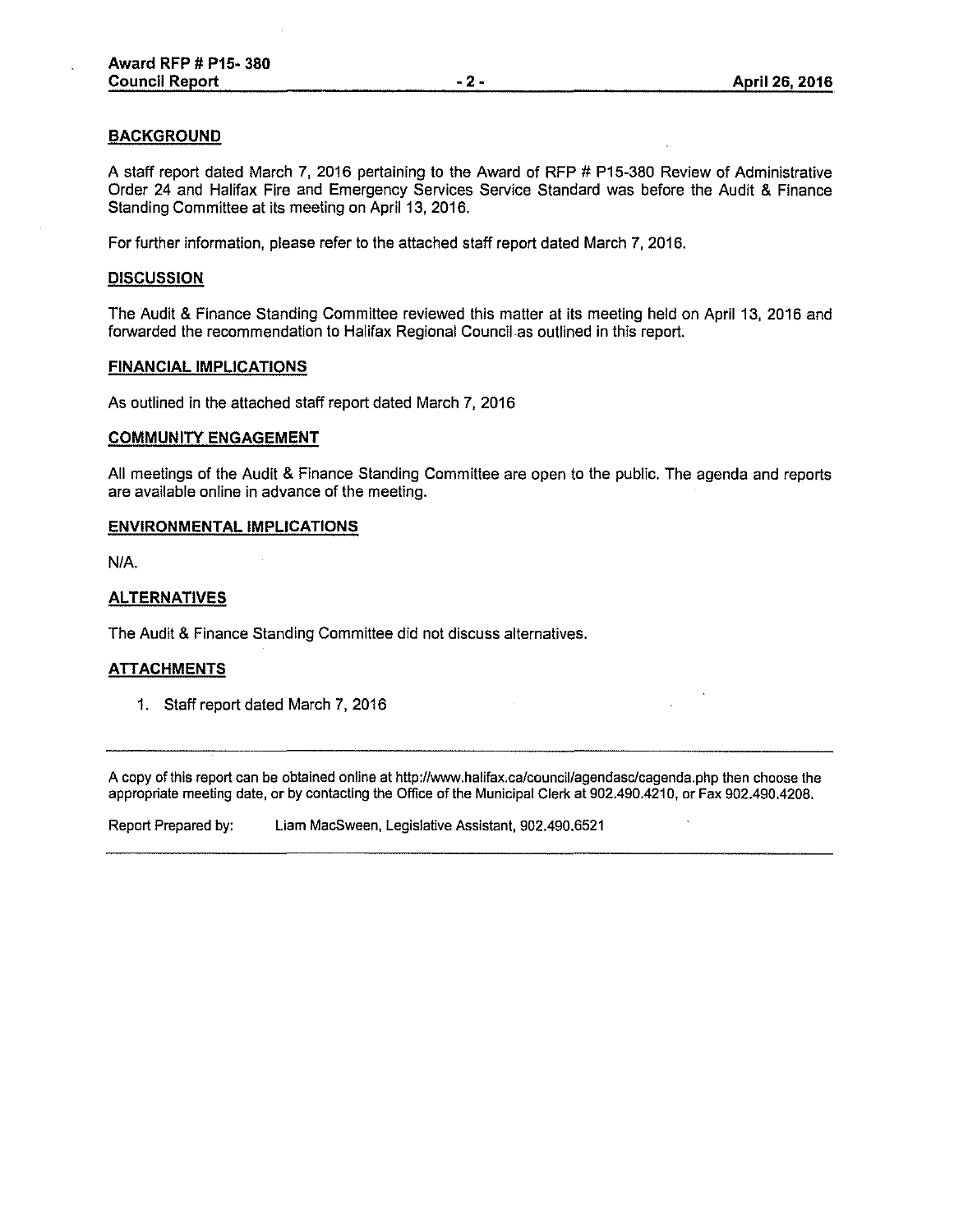# **Attachment 1**



P.O. Box 1749 Halifax, Nova Scotia B3J 3A5 Canada

# Item No. 12.1.2 Audit & Finance Standing Commiftee April 13,2016

| TO:                  | Chair and Members of Audit & Finance Standing Committee                                                           |  |  |
|----------------------|-------------------------------------------------------------------------------------------------------------------|--|--|
| <b>SUBMITTED BY:</b> | <b>Original Signed</b>                                                                                            |  |  |
|                      | John Traves, Q.C. Acting Chief Administrative Officer                                                             |  |  |
|                      | <b>Original Signed</b>                                                                                            |  |  |
|                      | Doug Trussier, Onier, Hallrax Regional Fire & Emergency                                                           |  |  |
| DATE:                | March 07, 2015                                                                                                    |  |  |
| <b>SUBJECT:</b>      | Award RFP # P15-380 Review of Administrative Order 24 and Halifax Fire<br>and Emergency Services Service Standard |  |  |

#### **ORIGIN**

Recommendation from HRFE Operational and Service Review.

#### LEGISLATIVE AUTHORITY

Halifax Regional Municipality Council approved, Dec 11, 2012, that all budget increases are to be presented to the Audit and Finance Standing Committee, prior to submission to Council.

Halifax Charter, section 79(1) specifies areas that the Council may expend money required by the Municipality:

(g) equipping and maintaining fire departments or emergency services providers;

Halifax Charter, section 35(2)(d)(i):

- (2) The Chief Administrative Officer may
	- (d) subject to policies adopted by the Council,

(i) make or authorize expenditures, and enter into contracts on behalf of the Municipality, for anything required for the Municipality where the amount of the expenditure is budgeted or within the amount determined by the Council by policy, and may delegate this authority to employees of the Municipality,

Recommendation on next page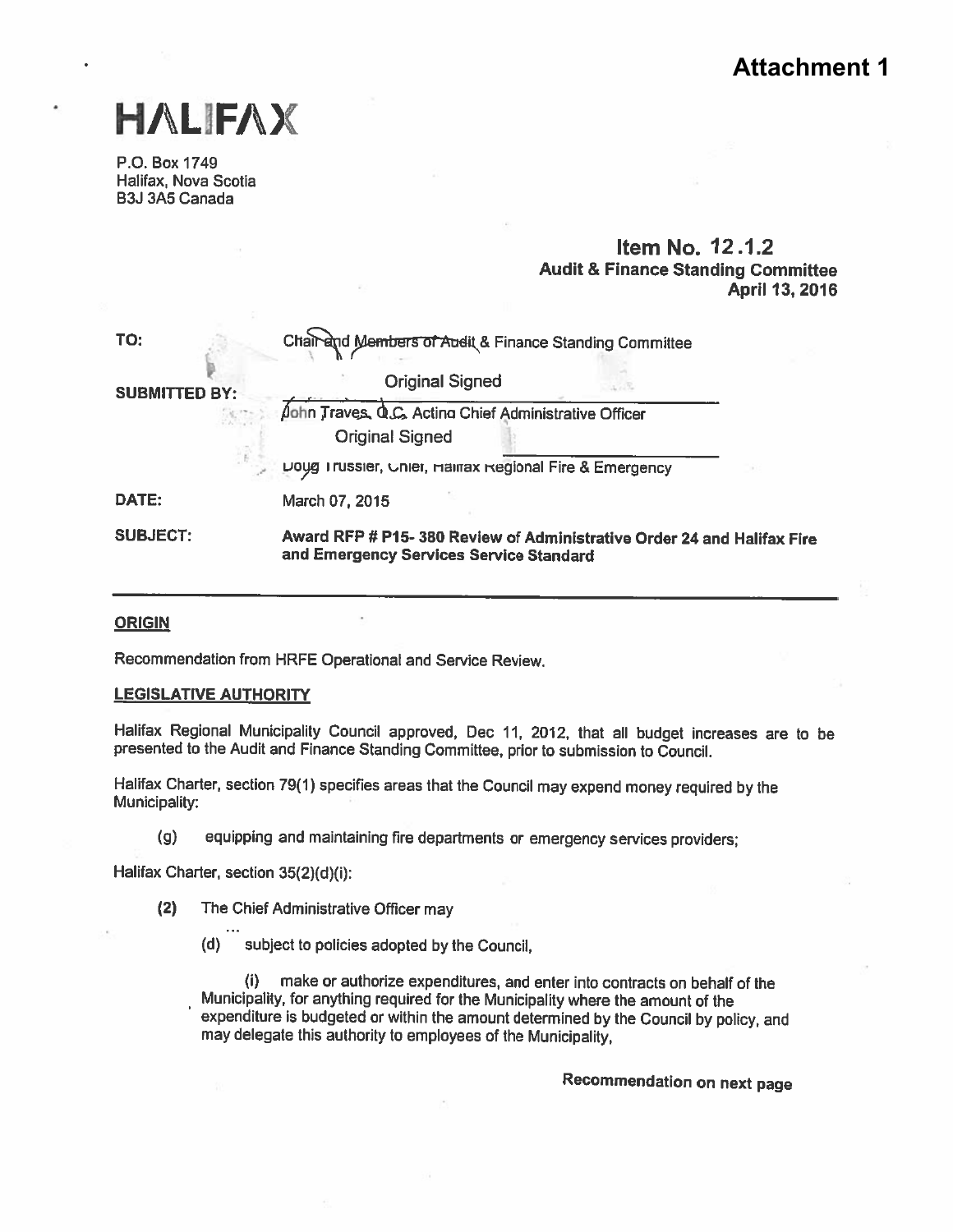| Award RFP # P15 - 380 Review of Administrative Order 24 and Halifax Fire and Emergency |       |                |
|----------------------------------------------------------------------------------------|-------|----------------|
| <b>Services Service Standard</b>                                                       |       |                |
| <b>Audit &amp; Finance Standing Committee</b>                                          | $-2-$ | April 13, 2016 |

Halifax Charter, section 120(6):

The Municipality may maintain other reserve funds for such purposes as the Council may determine.

and the Halifax Regional Municipality Administrative Order 2014-015 Respecting Reserve Funding Strategies —(6) No reserve funds will be expended without the CAO's recommendation and Council approval; (5) The Audit and Finance Standing Committee shall review and recommend to the Council for its consideration all impacts to the Reserves.

#### RECOMMENDATION

It is recommended that Audit & Finance Standing Committee recommend to Regional Council:

- 1. Award RFP # P15-380 Review of Administrative Order 24 and Halifax Fire and Emergency Services Service Standard to the only proponent, Pomax Consultants for <sup>a</sup> cost of \$85,577 (net HST included);
- 2. Approve the attached Strategic Studies Project Charter; and,
- 3. Approve <sup>a</sup> withdrawal in the amount of \$85,577 from the Strategic Studies Reserve, Q330, to fund the Review of Administrative Order 24 and Halifax Fire and Emergency Services Service Standard Study, as outlined in the Financial Implications Section of this report.

#### BACKGROUND

Beginning in 2012, HRFE performed <sup>a</sup> full operational and service review of their Business Unit. The resulting repor<sup>t</sup> presented several recommendations and options for reconfiguring fire services and mapping the next steps in bringing together the necessary resources to ensure appropriate levels of fire coverage within the municipality. The report's recommendations lay the groundwork for moving ahead with changes that will result in better business intelligence and an improved capacity to make informed choices about how best to meet the needs of the Municipality. During the operational and service review it became apparen<sup>t</sup> that the Service Delivery Standards set out in the <sup>2006</sup> Council Report titled "Service Delivery Standard for Halifax Regional Fire and Emergency Service" and Administrative Order 24 require further review and revision.

Halifax Regional Council has approve<sup>d</sup> funding to investigate HRFE's services and service response levels to its large geographic area by utilizing its diverse fire service which includes both career and volunteer fire fighters and staffed and volunteer stations.

Current services, turnout and response times provided to HRM through Halifax Regional Fire & Emergency are outlined in the "Service Delivery Standard for Halifax Regional Fire and Emergency Service" (2006).

http://www.halifax.ca/council/agendasc/documents/FireEmergencyServiceDelivery.pdf

The functions and responsibilities of Halifax Fire and Emergency Services are defined in Administrative Order 24, Respecting Fire and Emergency Service in Halifax Regional Municipality.

http://www,halifax.ca/legislation/adminorders/ao024.pdf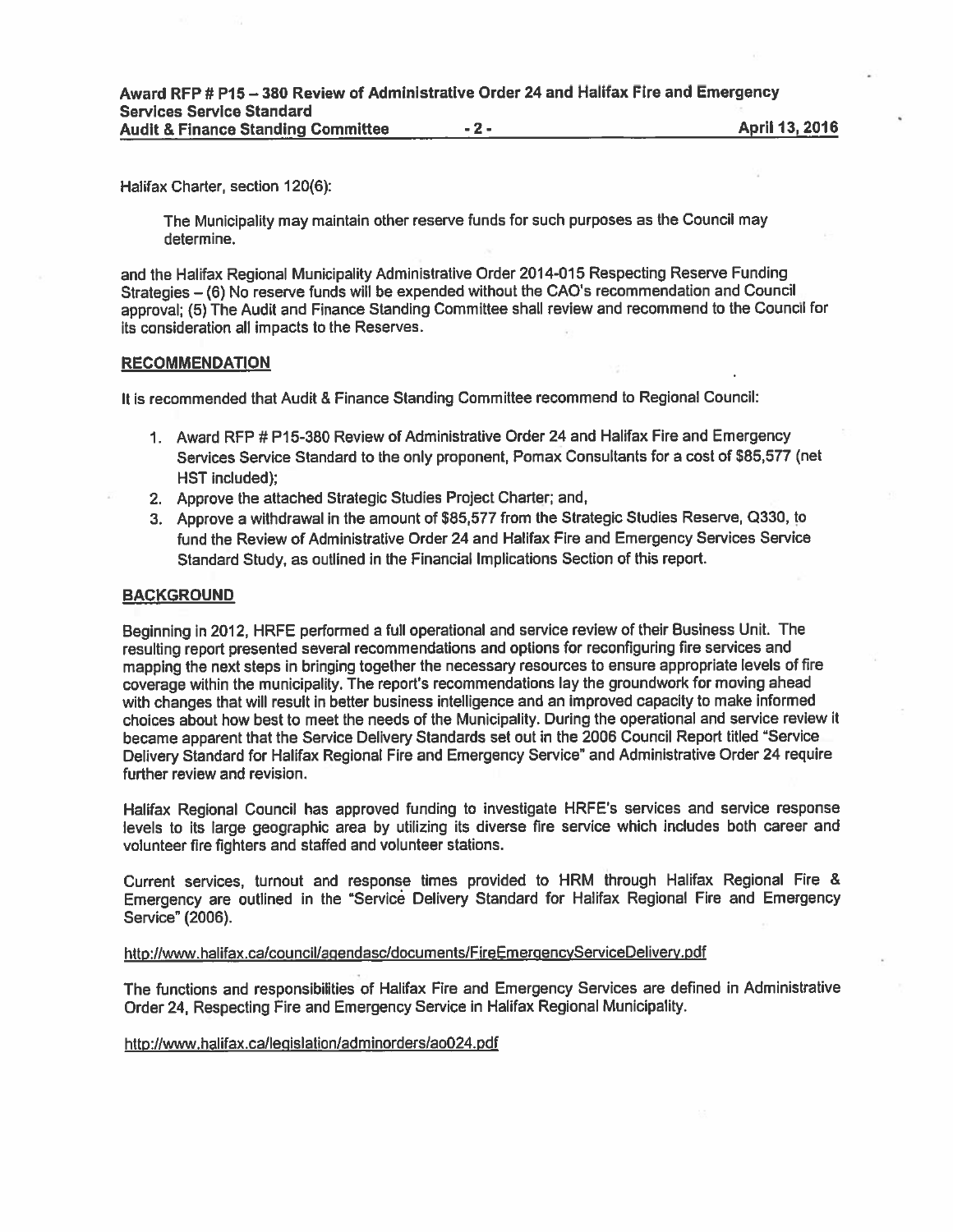#### **DISCUSSION**

Request for Proposals P15-380, was publicly advertised on the Nova Scotia Public Tenders website on December 22, 2015 and closed on January 15, 2016.

Only one proposa<sup>l</sup> was received, from Pomax. The technical and cost proposals were reviewed by staff from Fire and Emergency Services and facilitated by Procurement and were found to be comprehensive and complete. The cost proposa<sup>l</sup> is reflective of the level of effort expected in relation to the scope of work and within the estimated budget.

The review of the Administrative Order <sup>24</sup> and Halifax Fire and Emergency Services Service Standard was originally planned to occur in 2015/16 and funding was budgeted in Fiscal Services.

As this study did not take place in 2015/16 and was not included in the 2016/17 budget process, we are requesting an unbudgeted withdrawal from the Strategic Studies Reserve, Q330 to fund this RFP in the amount of \$85,577. The Reserve Business Case for this reserve also requires <sup>a</sup> Strategic Studies Project Charter to be approved by Council and is attached for your approval.

#### FINANCIAL IMPLICATIONS

Based on Pomax's cost proposal of \$82,059 plus net HST of \$3,518, for a total of \$85,577 funding is available from an unbudgeted withdrawal from Account <sup>0330</sup> Strategic Studies Reserve to fund Fire Services Account F140-6303. The budget availability has been confirmed by Finance.

#### Budget Summary Strategic Studies Reserve, 0330

| Projected net available balance March 31, 2016, as at Feb 29/16 | \$1,237,552   |
|-----------------------------------------------------------------|---------------|
| 2016/17 budgeted contributions (including interest)             | \$966,590     |
| 2016/17 budgeted withdrawals                                    | \$(1,166,200) |
| 2016/17 Withdrawal per recommendation                           | \$ (85,577)   |
| Revised projected net available balance, March 31, 2017         | \$952,365     |

#### Strategic Studies Reserve, 0330 (June 2, 2015)

Reserve is intended to provide funding to suppor<sup>t</sup> organizational research for policy direction and long-term municipal <sup>p</sup>lanning. Studies' deliverables will provide evidence-based research to direct staff to write policy which will redefine business needs for <sup>a</sup> regional impact. This study meets those requirements. Reserve Business Case also requires that <sup>a</sup> Project Charter be submitted to the Business Unit Director for approva<sup>l</sup> and then reviewed by Director of FICT/CFO for recommendation to the Chief Administrative Officer and Regional Council for approval. Annual funding to the reserve is an allocation from fiscal services. The approva<sup>l</sup> of the recommendation does not have <sup>a</sup> negative impact on the anticipated reserve balances' ability to fund the approved 2016/17 withdrawals.

#### COMMUNITY ENGAGEMENT

N/A

#### ENVIRONMENTAL IMPLICATIONS

N/A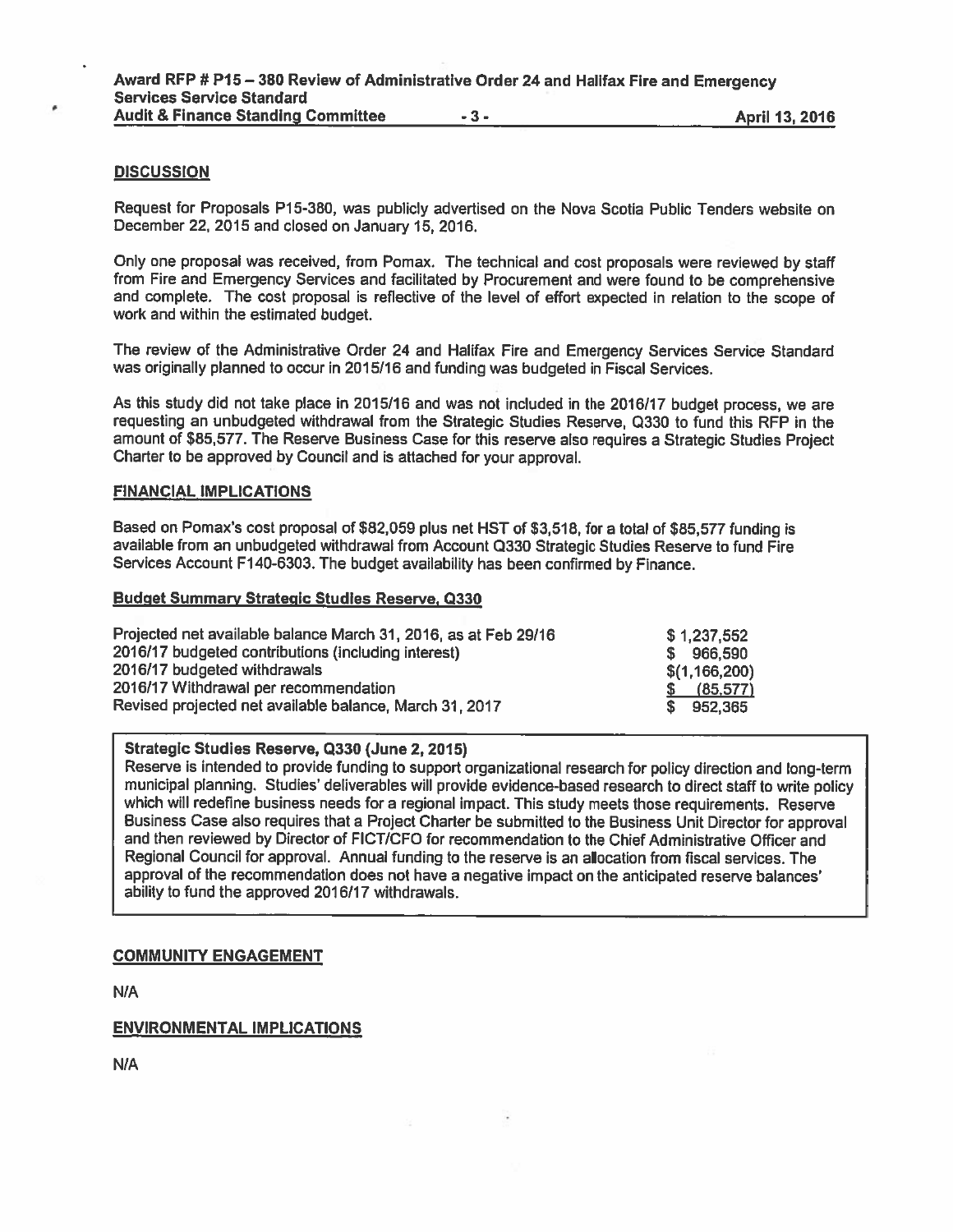#### **ALTERNATIVES**

#### **ATTACHMENTS**

| <b>Services Service Standard</b><br><b>Audit &amp; Finance Standing Committee</b> |                        | -4-                                                          | Award RFP # P15 - 380 Review of Administrative Order 24 and Halifax Fire and Emergency<br>April 13, 2016                                                                                                                                  |
|-----------------------------------------------------------------------------------|------------------------|--------------------------------------------------------------|-------------------------------------------------------------------------------------------------------------------------------------------------------------------------------------------------------------------------------------------|
| <b>ALTERNATIVES</b>                                                               |                        |                                                              |                                                                                                                                                                                                                                           |
| There are no recommended alternatives.                                            |                        |                                                              |                                                                                                                                                                                                                                           |
| <u>ATTACHMENTS</u>                                                                |                        |                                                              |                                                                                                                                                                                                                                           |
| <b>Service Standard</b>                                                           |                        |                                                              | Strategic Project Charter: Review of Administrative Order 24 and Halifax Fire and Emergency Services                                                                                                                                      |
|                                                                                   |                        |                                                              |                                                                                                                                                                                                                                           |
|                                                                                   |                        |                                                              | A copy of this report can be obtained online at http://www.halifax.ca/boardscom/SCfinance/index.php then choose the<br>appropriate meeting date, or by contacting the Office of the Municipal Clerk at 902.490.4210, or Fax 902.490.4208. |
| <b>Report Prepared by:</b>                                                        |                        | Rita Clarke, Halifax Regional Fire & Emergency, 902-490-6255 |                                                                                                                                                                                                                                           |
| Report Approved by:                                                               |                        | <b>Original Signed</b>                                       |                                                                                                                                                                                                                                           |
|                                                                                   | 490-4232               |                                                              | Martin Ward, Q.C., Acting Director, Legal, Insurance & Risk Management Services, 902-                                                                                                                                                     |
|                                                                                   | <b>Original Signed</b> |                                                              |                                                                                                                                                                                                                                           |
|                                                                                   |                        | Jane Pryor, Manager, Procurement, 902-490-4200               |                                                                                                                                                                                                                                           |
|                                                                                   |                        | <b>Original Signed</b>                                       |                                                                                                                                                                                                                                           |
| <b>Financial Approval by:</b>                                                     |                        |                                                              | Amanda Whitewood, Director of Finance and Information Technology/CFO, 902.490.6308                                                                                                                                                        |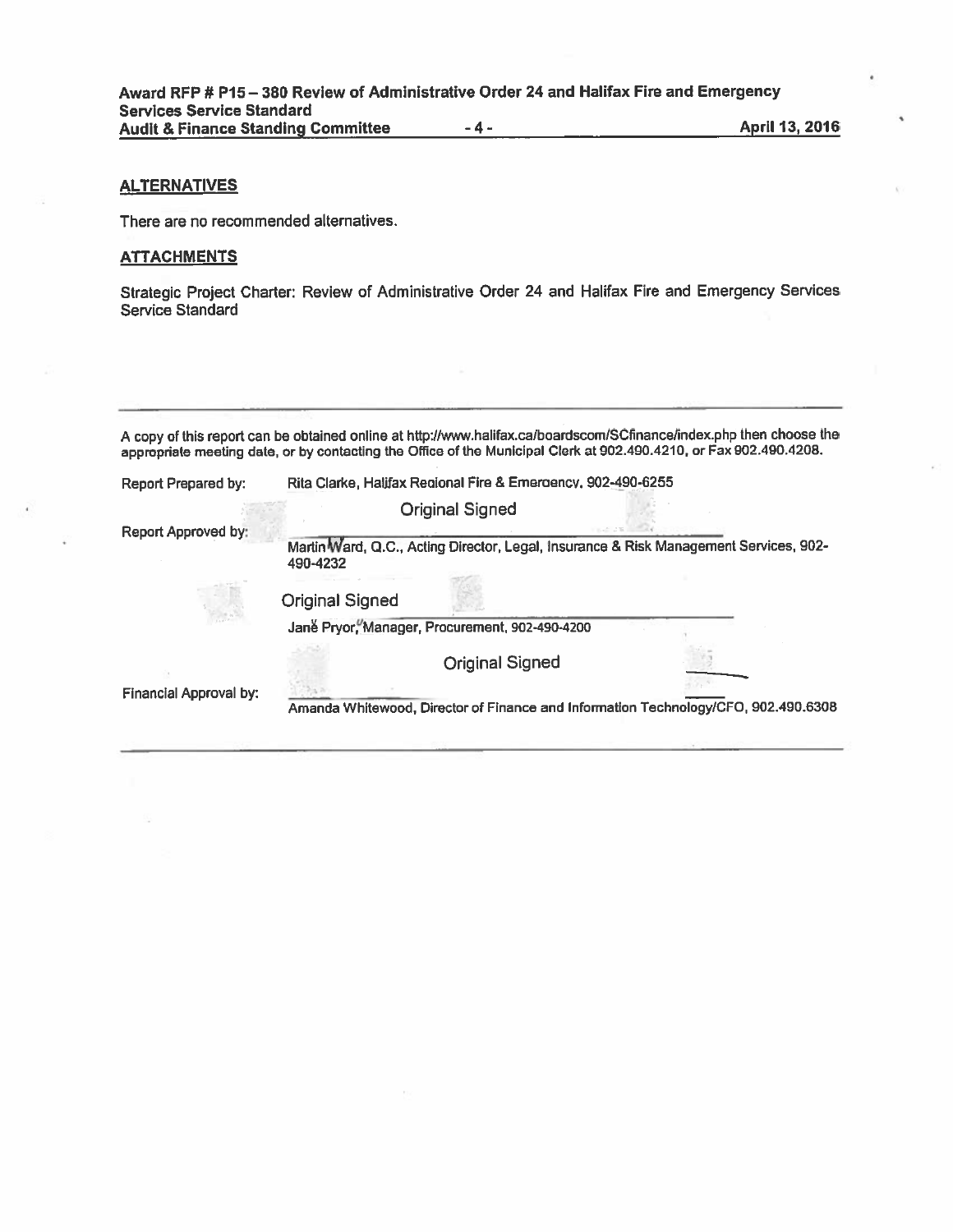# STRATEGIC STUDIES PROJECT CHARTER

|                     | <b>PROJECT NAME: HRFE Admin Order 24 and Service Level Target Review</b> |
|---------------------|--------------------------------------------------------------------------|
| <b>PREPARED BY:</b> | <b>Rita Clarke</b>                                                       |
| DATE:               | <b>March 29, 2016</b>                                                    |

|                | <b>VERSION HISTORY:</b> |                                                                                                                                                                                                                |  |
|----------------|-------------------------|----------------------------------------------------------------------------------------------------------------------------------------------------------------------------------------------------------------|--|
| <b>Version</b> | <b>Date</b>             | <b>Reason for Update / Sponsor's Signature for Approval</b><br>(Out-of-scope requests require an impact analysis to project costs, resources,<br>schedule and risk to success before approval is be provided.) |  |
|                | March 30                | <b>Original Signed</b>                                                                                                                                                                                         |  |
|                |                         |                                                                                                                                                                                                                |  |

|             | <b>PROJECT DELIVERABLES:</b><br>(What does success look like? What questions does the study need to answer to fulfill its mandate? What are<br>the product outcomes?)                                                                                                                                                                                |
|-------------|------------------------------------------------------------------------------------------------------------------------------------------------------------------------------------------------------------------------------------------------------------------------------------------------------------------------------------------------------|
| #           | <b>Question To Be Answered By Study</b>                                                                                                                                                                                                                                                                                                              |
| 1.          | Are the service delivery targets outlined in the 2006 Council Report titles "Service Delivery<br>Standard for Halifax Regional Fire and Emergency Service" appropriate for Halifax when<br>taking into consideration current staffing models, volunteer firefighter numbers, station<br>placement and geographic diversity (urban, suburban, rural)? |
| $2^{\circ}$ | Do the services outlined in Administrative Order 24 accurately portray what services HRFE<br>provides and what they are capable of providing to the community?                                                                                                                                                                                       |
|             | Deliverables include recommendations for an updated Administrative Order 24 and<br>adjusted Service Delivery Targets if deemed appropriate along with an implementation<br>timeline.                                                                                                                                                                 |

# PROJECT DESCRIPTION I SCOPE:

(What value does the study add to the organization? What factors determine in or out of scope?)

The HRFE Operational review, which lays the strategic groundwork on how HRFE delivers its services to HRM, determined that Administrative Order 24, which outlines the services that HRFE provides to HRM, and the associated Service Level Targets are outdated and require review. These two items were last reviewed in 2006.

The Service Delivery Standard does not accurately portray realistic response times in certain areas of our community. The services outlined in Administrative Order 24 do not accurately reflect the services that HRFE provides to the community.

An updated Administrative Order 24 and associated Service Delivery Targets are the expected outcomes from this review.

<sup>A</sup> third party vendor has been selected through the RFP process and has not been awarded.

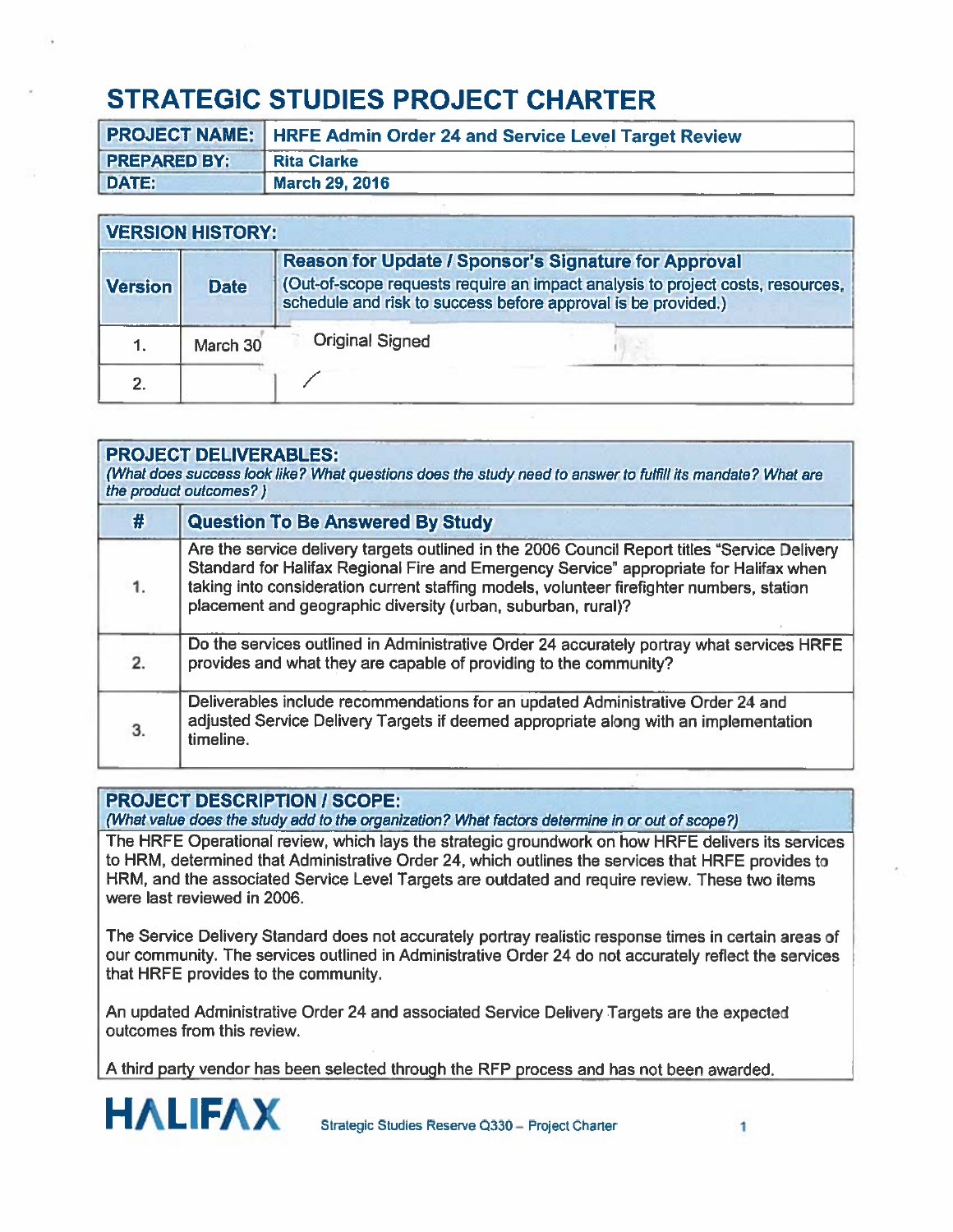# REGIONAL COUNCIL DIRECTIVE / PRIORITY OUTCOME:

(Which Council Motions or Strategic Initiatives will the Study address?)

Outcome: Safe Communities, Risk: External Risk Management, Admin Priority: Continuous Improvement

HRFE 1.03 — HRFE Operational Review/Strategic Master Plan

| <b>FINANCIAL IMPLICATIONS:</b><br>(Project Manager is required to submit quarterly financial projections to the Director of Finance & ICT) |                                                                                                 |          |  |
|--------------------------------------------------------------------------------------------------------------------------------------------|-------------------------------------------------------------------------------------------------|----------|--|
| <b>Total Cost of Study</b>                                                                                                                 | \$85,577                                                                                        |          |  |
|                                                                                                                                            | Year 1                                                                                          | \$85,577 |  |
| <b>Expenditures by</b><br><b>Fiscal Year</b>                                                                                               | Year 2                                                                                          |          |  |
|                                                                                                                                            | Year <sub>3</sub>                                                                               |          |  |
| <b>SAP Cost Centre(s)</b>                                                                                                                  |                                                                                                 |          |  |
| <b>Assumptions</b>                                                                                                                         | The recommended proponent quoted \$85,577 including net HST for<br>۰<br>completion of the study |          |  |

| <b>PROJECT TIMELINE:</b><br>(Project Manager is required to submit quarterly milestones' status update and impact to Study's End Date to the<br>Director of Finance & ICT) |                                                                                    |  |                     |                        |  |
|----------------------------------------------------------------------------------------------------------------------------------------------------------------------------|------------------------------------------------------------------------------------|--|---------------------|------------------------|--|
| <b>Start Date:</b>                                                                                                                                                         | <b>End Date:</b><br>May 1, 2016<br>Aug 1, 2016                                     |  |                     |                        |  |
| any Procurement timelines.)                                                                                                                                                | Milestones (What action or product needs to occur to reach each milestone? Include |  |                     | <b>Completion Date</b> |  |
|                                                                                                                                                                            | RFP has been completed and awaiting award                                          |  |                     |                        |  |
| <b>Project Start Date</b><br>May 1, 2016                                                                                                                                   |                                                                                    |  |                     |                        |  |
| Weekly Updates to project team by vendor<br>Aug 1, 2016                                                                                                                    |                                                                                    |  |                     |                        |  |
| Draft report and recommendations                                                                                                                                           |                                                                                    |  | <b>July 1, 2016</b> |                        |  |
| Final report and recommendations delivered to BU                                                                                                                           |                                                                                    |  | Aug 1, 2016         |                        |  |
|                                                                                                                                                                            |                                                                                    |  |                     |                        |  |